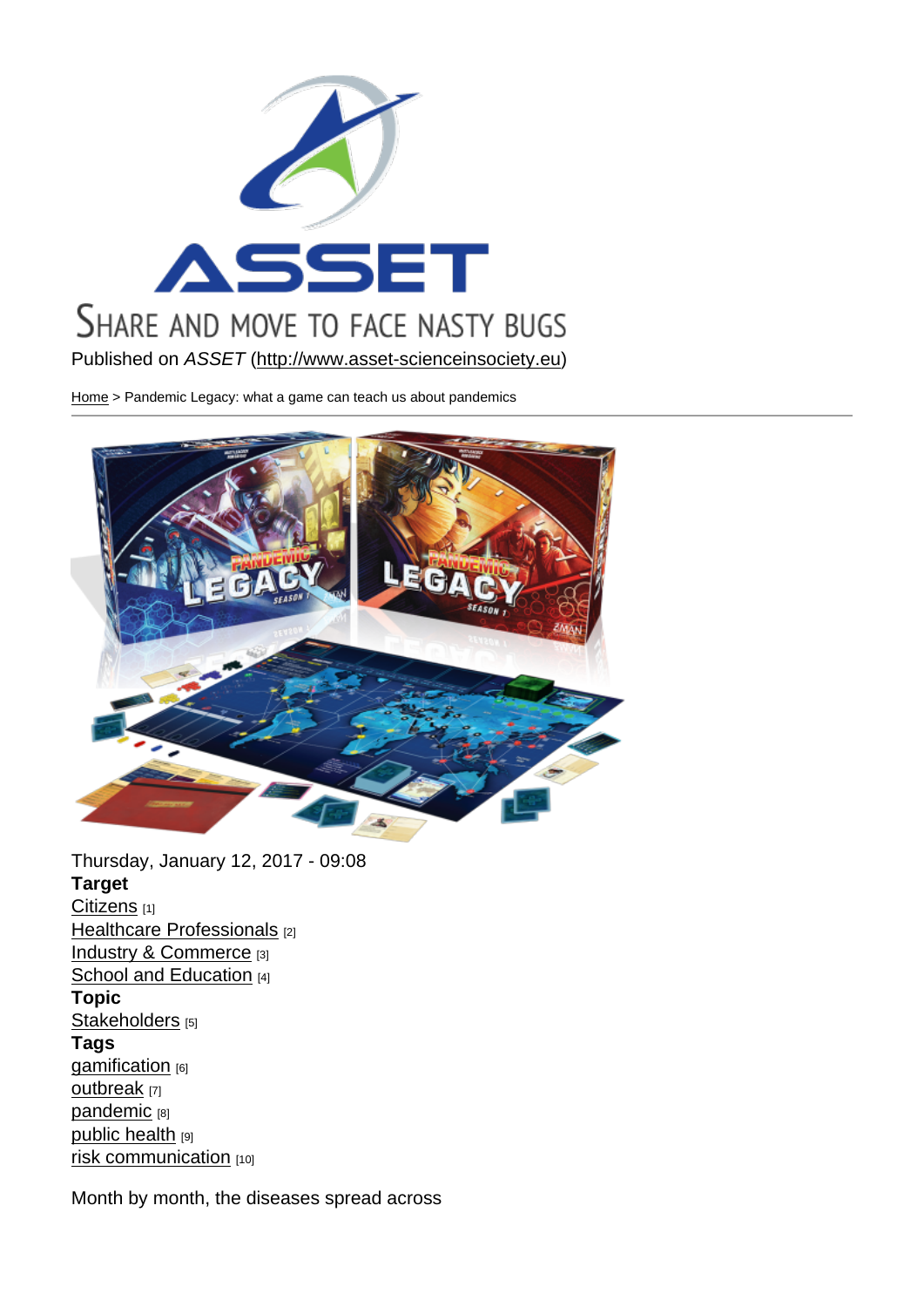the world, cities fall into panic and some of them are even wiped out by virulent outbreaks, while tenacious experts cooperate to find a cure before it?s too late. This is not the plot of one of those end-of-the-world movies that Hollywood loves, but a scenario that everybody can experience by playing Pandemic Legacy [11], a board game released at the end of 2015 that quickly rose in ranking on the BoardGameGeek websites, the biggest [online database fo](https://boardgamegeek.com/boardgame/161936/pandemic-legacy-season-1)r tabletop games, finally getting to the top [12]. That of Pandemic is not a new brand for board games enthusiasts, since the first edition  $[13]$  of the game was published [in 2007.](https://boardgamegeek.com/browse/boardgame)

?At [the time wh](https://en.wikipedia.org/wiki/Pandemic_(board_game))en I created the first version of the game, there were a lot of pandemic in the news?, told us its creator, Matt Leacock, a former user experience designer [14] who became a full time game designer in 2014. ?I was working on the game concept and I wante[d to come up with an enem](https://en.wikipedia.org/wiki/User_experience_design)y that the players can all agree is bad and must be stopped. And pandemics perfectly fit into my idea?.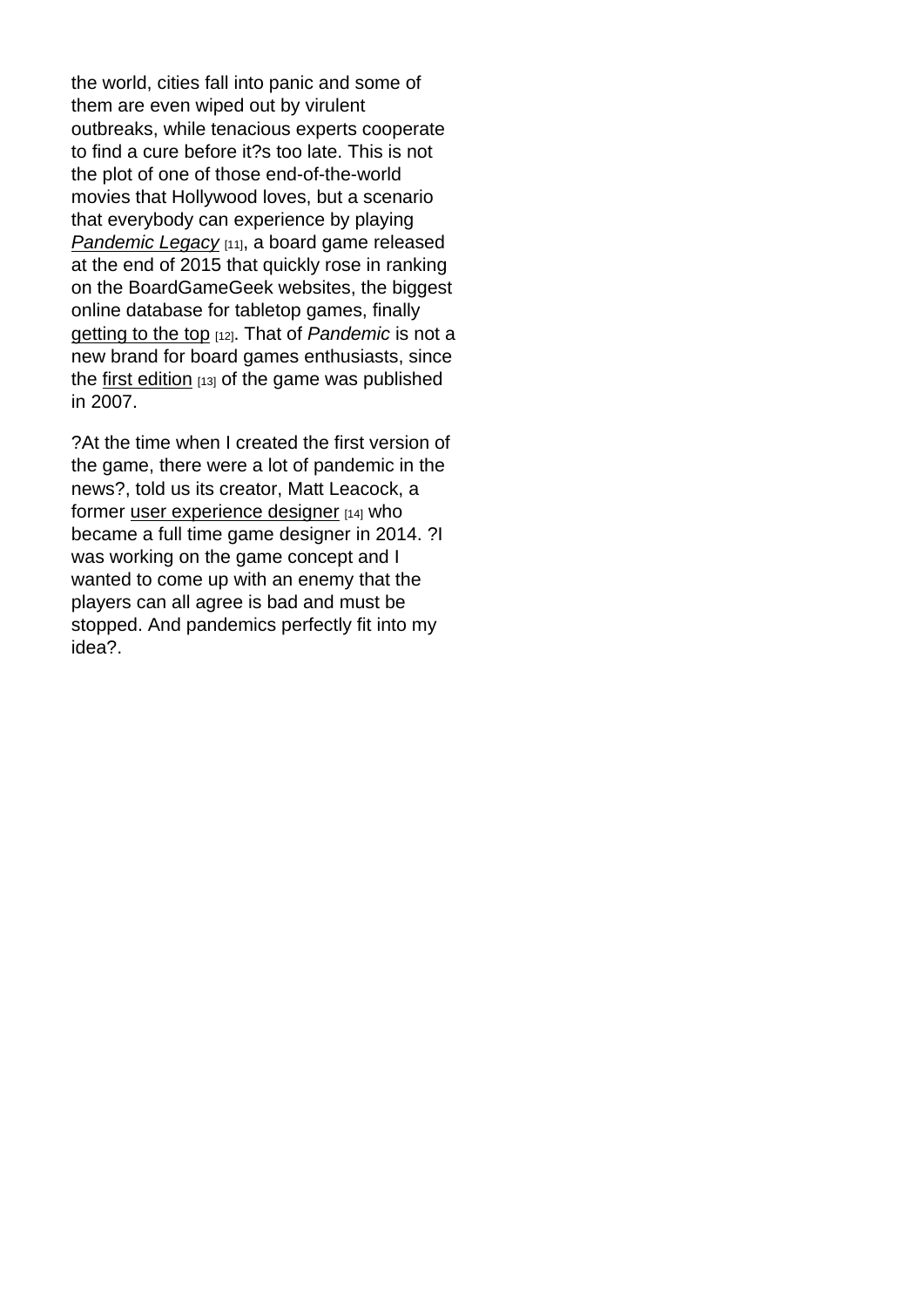Pandemic is a cooperative game where players take the roles of experts with different specialisations, whose task is to find the cure for the four diseases that are swiping the globe. At the same time, they will also need to contain the spread of these diseases, in order to avoid outbreaks and chain reactions that could trigger more outbreaks and thus leading to a defeat. A simple and effective card-driven mechanic dictates where and how fast the four pathogens propagate. ?At the beginning I thought I could make a kind of educational game, adding text and information on the cards?, explained Leacock. ?But then I changed my mind and decided to focus more on emotions, since they are more engaging than facts?. And the emotional approach works, for Pandemic conveys a sense of pressure, hurry and emergency that effectively reflects the fight against time to halt the spreading infectious diseases. Most of all, it absolutely requires players to coordinate themselves in order to win.

The game was an immediate success and, in the following years, spawned a series of expansions  $[15]$  and spinoffs  $[16]$ , of which Pandemic Legacy is the last and most successful one. Its idea is simple: the core [mechanics o](https://en.wikipedia.org/wiki/Pandemic_(board_game)#Expansions)f the g[ame are](https://en.wikipedia.org/wiki/Pandemic_(board_game)#Spinoffs) integrated within the Legacy system [17], developed by Rob Daviau [18]. Legacy games are board games that physically change over time based on the out[come of each m](https://boardgamegeek.com/boardgamefamily/25404/legacy)atch and the vari[ous](http://www.robdaviau.com/)  [choices](http://www.robdaviau.com/) made by players: cards are destroyed, secret boxes are opened and stickers are added to the board. Permanently. There?s no turning back. In Pandemic Legacy, players embark in a yearlong campaign against the four diseases, each game representing a month of such struggle. And after each game, something happens that will influence the following ones. As the story develops, new scenarios unfold and new mechanics are introduced, forcing players to face new challenges and to carefully plan all their actions, for they may have unpredictable consequences.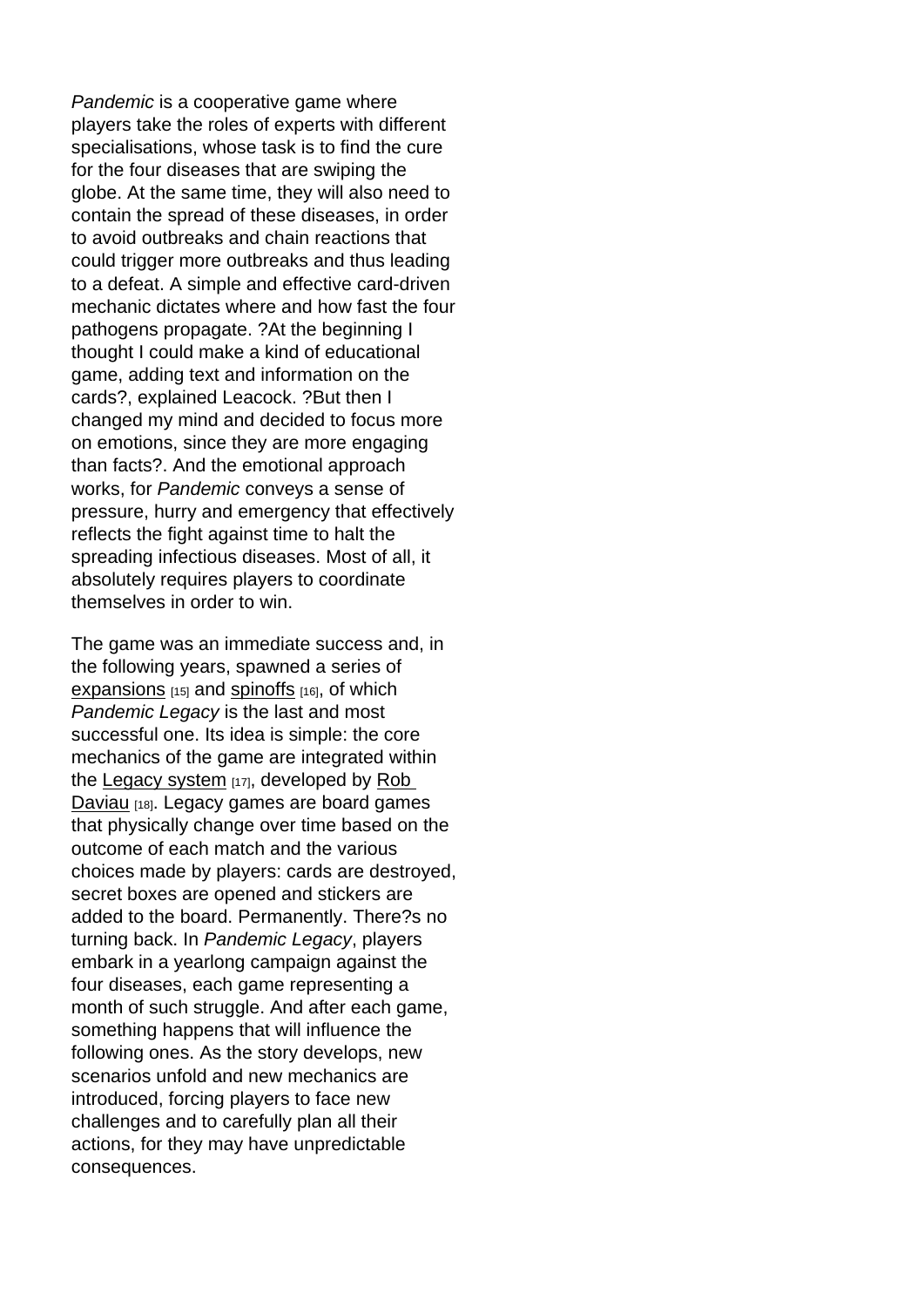Pandemic Legacy won four golden geek awards in 2015 [19], including best board game of the year, best strategy game, most innovative game and b[est thematic game](http://www.polygon.com/2016/3/22/11283932/the-best-board-games-of-2015-board-game-geeks-golden-geek-awards), and [the Pandemic s](http://www.polygon.com/2016/3/22/11283932/the-best-board-games-of-2015-board-game-geeks-golden-geek-awards)eries in general achieved great success. Not only amongst board gamers, but also amongst experts in medicine, communication and teaching.

?Even if I abandoned the idea of making an educational game, I got a pretty good feedback from the scientific community about the way the game simulated reality?, said Leacock. There are many notable examples of such a recognition. One of the most striking came from Robert Keegan, who has used the game in a project he started at the University of Leicester Medical School. His aim was to address a very difficult and important problem in medical education: teaching teamwork and communication. He prepared interactive sessions where students in groups of four played Pandemic whilst being observed by a tutor who was trained in using specific criteria [20] of teamwork. Once feedback was completed, students had a few minutes break before playing a second game, [again](http://onlinelibrary.wiley.com/doi/10.1002/hrm.21628/abstract)  observed. This allowed for direct recording of the impact of teamwork and communication teaching.

Using games for educational purpose is not something new; serious games [21] have been around since the Sixties and, in the last decade, an increasing number of them [22] has been produced. [However, serio](https://en.wikipedia.org/wiki/Serious_game)us games are specifically designed for purposes other than pure ent[ertainment \(like healthcare, de](http://www.ludoscience.com/files/ressources/classifying_serious_games.pdf)fence, education, communication, politics), whilst a game like Pandemic is primarily conceived to engage and entertain players. But, while doing that, it also manages to teach something, not by being didactic but by leading players into an immersive experience, allowing them to delve into their roles and the complexity of a critical situation, where only through collaboration they may achieve victory. And this may represent a very powerful tool for health and risk communication. Sherline Lee,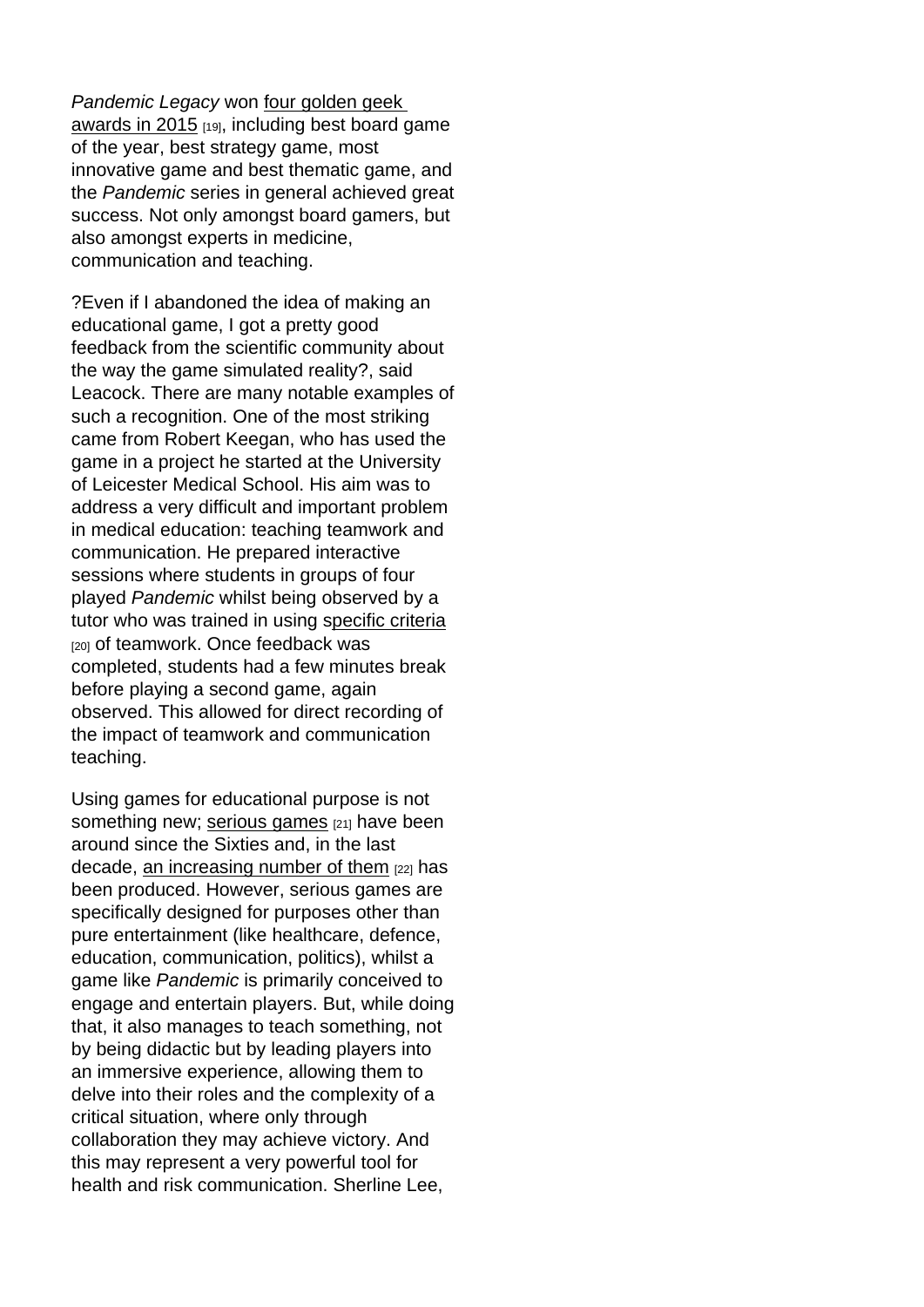a CDC epidemiologist who works in the Healthcare Preparedness Activity program [23], wrote about the game on her blog on the CDC website [24], praising it for how well it reflected [the reality and values of public health,](http://www.cdc.gov/phpr/healthcare)  especially for its focus [on cooperation](https://blogs.cdc.gov/publichealthmatters/2013/05/pandemic/)  [between](https://blogs.cdc.gov/publichealthmatters/2013/05/pandemic/) different expertises, which is a key element in public health response.

## **Newsletters**

Select the newsletter(s) to which you want to subscribe or unsubscribe.

News from Asset project Responsible Research and Innovation Newsletter Asset PPRB

E-mail \*

## **Contacts**

Facebook

**Twitter** 

YouTube

LinkedIn

## **Contacts**

General inquiries: info@asset-scienceinsociety.eu

## [ASSET](mailto:info@asset-scienceinsociety.eu)

Action plan on Science in Society related issues in Epidemics and Total pandemics European Commission This project has received funding from the European Union?s Seventh Framework Programme for research, technological development and demonstration under grant [agreement no 612236.](http://ec.europa.eu/index_en.htm)

Source URL: http://www.asset-scienceinsociety.eu/news/features/pandemic-legacy-what-game-canteach-us-about-pandemics

Links